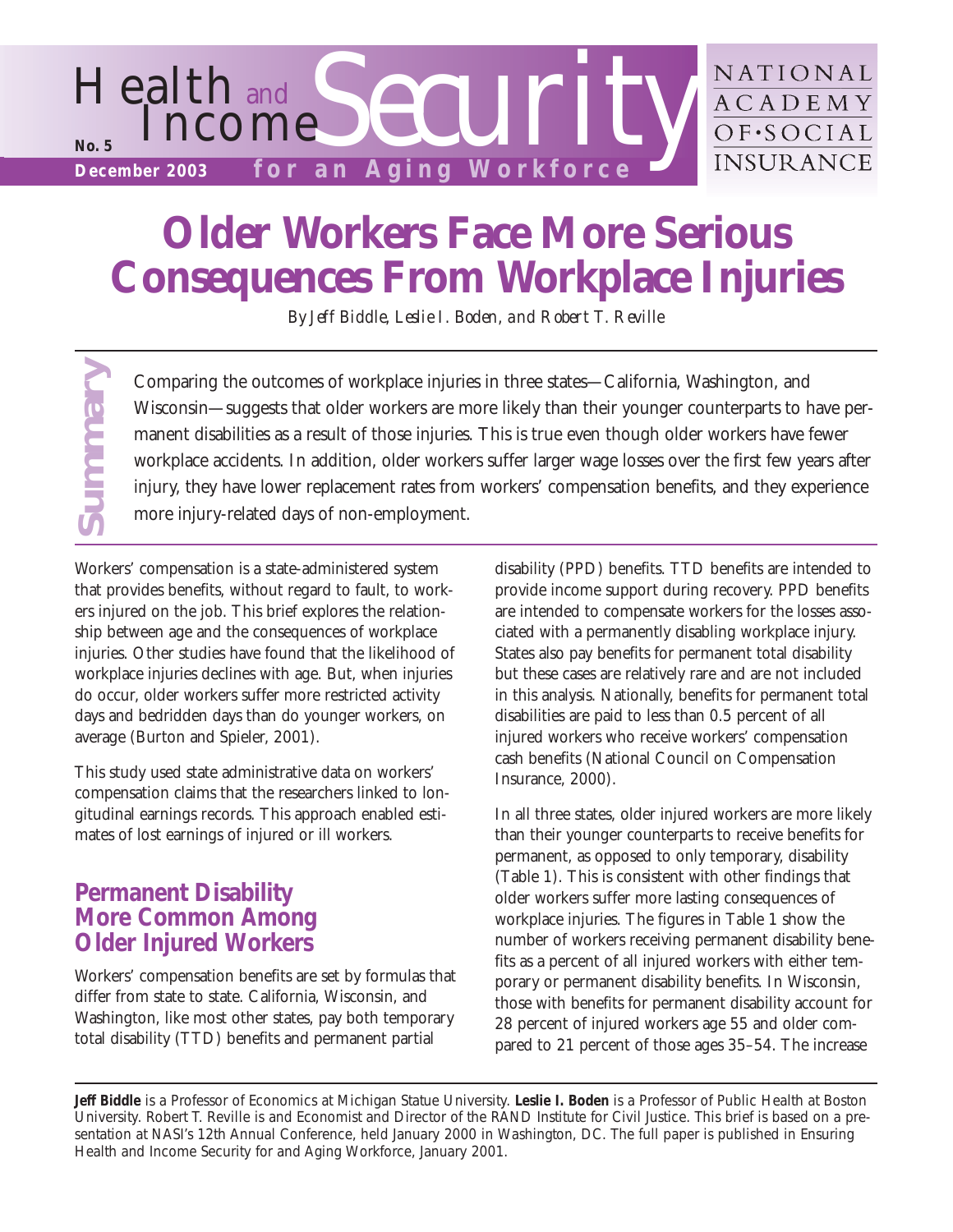### **Table 1 Workers with Benefits for Permanent Disability As a Percent of All Injured Workers Receiving Workers' Compensation, by Age**

|                         | Age Group |           |         | Overall |
|-------------------------|-----------|-----------|---------|---------|
| Sample                  | Under 35  | $35 - 54$ | Over 55 |         |
| Wisconsin <sup>1</sup>  | 14        | 21        | 28      | 18      |
| Washington <sup>2</sup> | 17        | 27        | 39      | 23      |
| California <sup>3</sup> | 37        | 47        | 49      | 44      |

1 Source: Wisconsin Division of Workers' Compensation, authors' calculations.

2 Source: Washington State Department of Labor and Industries, authors' calculations.

3 Source: Random sample of self-insured indemnity claims from 1991–1996, data collected by RAND.

in permanent disability with age is largest in Washington, where the proportion of injured workers who receive permanent disability benefits rose from 27 percent of those age 35-54 to 39 percent of those age 55 and older. Older workers in California were the most likely to receive benefits for permanent disability, perhaps because California used a relatively permissive description of permanent disability and, consequently pays more workers for permanent disability in all age groups. In California as in the other states, older injured workers are more likely than young injured workers to have permanent disability benefits.

### **Older Workers Have Larger Initial Wage Losses**

Estimates of lost wages resulting from a workplace injury confirm that older workers face more serious consequences. In Wisconsin, for example, injured workers age 35–54 suffered an average loss of \$16,166 in pre-tax earnings over a 3-year period. For those age 55 and older, the average loss was considerably larger at \$30,723 (Table 2). In Washington, the difference in lost wages was smaller—an average \$18,228 for 35–54 year-old injured workers, compared to \$21,229 for those age 55 and older.1

|            |                                | Age Group |           |         |
|------------|--------------------------------|-----------|-----------|---------|
| Sample     |                                | Under 35  | $35 - 54$ | Over 55 |
| Wisconsin  | Pre-Injury Quarterly Earnings  | 5.747     | 7.743     | 7.335   |
|            | Losses (3.5 years)             | 16,166    | 22,251    | 30.723  |
|            | Losses (Projected 6.5 years)   | 21,223    | 27,865    | 53,622  |
|            | Losses (Projected 10 years)    | 28,420    | 35,855    | 65,767  |
|            | Total Income Benefits Received | 14,580    | 18,089    | 18,688  |
| Washington | Pre-Injury Quarterly Earnings  | 5.758     | 8.024     | 9.067   |
|            | Losses (3.5 years)             | 17,738    | 18,228    | 21,229  |
|            | Losses (Projected 6.5 years)   | 26,718    | 27,390    | 36,354  |
|            | Losses (Projected 10 years)    | 36,460    | 37,332    | 52.763  |
|            | Total Income Benefits Received | 17,748    | 18,780    | 14.914  |

### **Table 2 Wage Losses by Age Group and State, PPD Cases (2000 Dollars)**

1 Data limitations prevent the calculation of these estimates for California.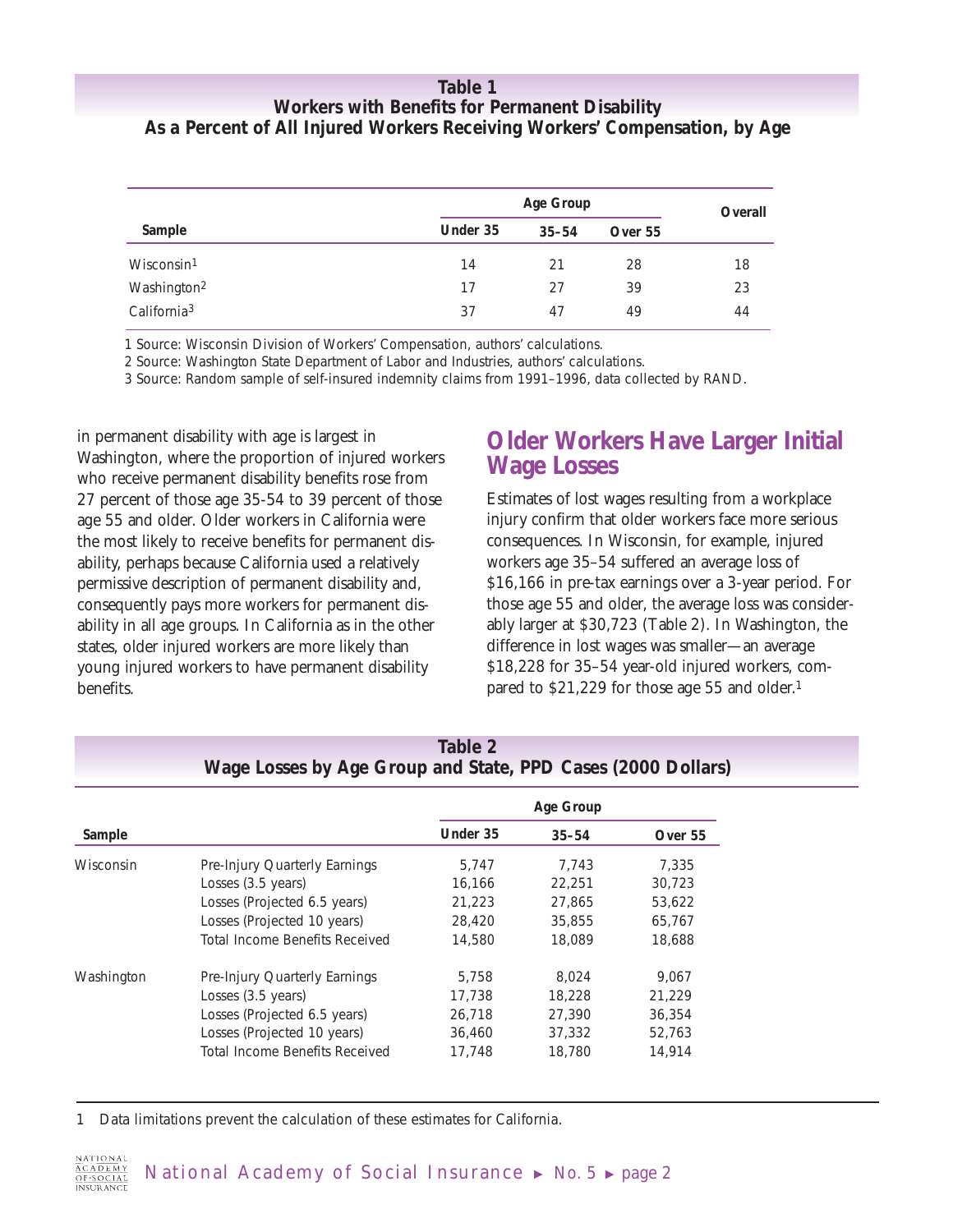When losses are projected up to 10 years after the injury, the pattern of higher losses for older workers persists. In Wisconsin, the oldest workers had an average loss of \$65,767, about 80 percent more than the average loss of \$35,855 for the 35–54 year olds. In Washington, the average loss over 10 years for the oldest group was \$57,763; about 40 percent larger than the earnings loss for those age 35–54, at \$37,332.

### **Lower Benefit Replacement Rates for Older Workers**

The level at which workers' compensation benefits replace lost wages is an important measure of how well the programs compensate injured workers. Ten-year, total replacement rates show combined benefits workers receive for temporary and total disability as a percent of their lost wages over the 10 years after the injury (Figure 1). These replacement rates indicate that, on average, older workers have less of their long-



term wage losses compensated by workers compensation. In both Washington and Wisconsin, injured workers age 55 and older received benefits that replaced 28 percent of their lost earnings over 10 years, while younger workers received benefits that replaced about one-half of their lost earning before taxes. Because earnings are subject to taxes while workers' compensation benefits are not, after tax replacement rates would be somewhat higher for each age group.

The results in Figure 1 suggest that the adequacy of replacement rates is lowest for the oldest injured workers. It should be noted, however, that the 10 year replacement rate provides a limited window during which to observe losses. Consequently, it is unclear whether the net losses of younger injured workers would outpace the net losses of older workers as time passes. It is possible that losses beyond the first decade will be considerably lower or nonexistent for those in the oldest category because many would have retired at age 65 even if they had not been injured. Younger workers may lose less during the first decade, but over their lifetimes they may lose more.

# **Older Workers Experience More Injury-Related Time Out of Work**

Particularly in permanent disability cases, absence from work following the initial return to work is common among workers with occupational injuries. To estimate injury-related time out of work, researchers examined differences in reported earnings between injured workers and their uninjured counterparts. When compared to non-disabled workers, workers age 55 and older with permanently disabling injuries are increasingly likely to be out of work as time from the injury increases (Table 3). This pattern suggests that a disabling workplace injury (as with the onset of other health conditions) may lead older workers to choose to retire earlier than they would have otherwise.

The causes and effects leading to age-related differences in employment and losses are unclear. We do not know the extent to which they are simply caused by age-related physiological effects, like delayed and incomplete recovery. Nor do we yet understand the interaction between retirement decisions and the onset of work-related disabilities. Health and disability have been shown to be primary reasons for retire-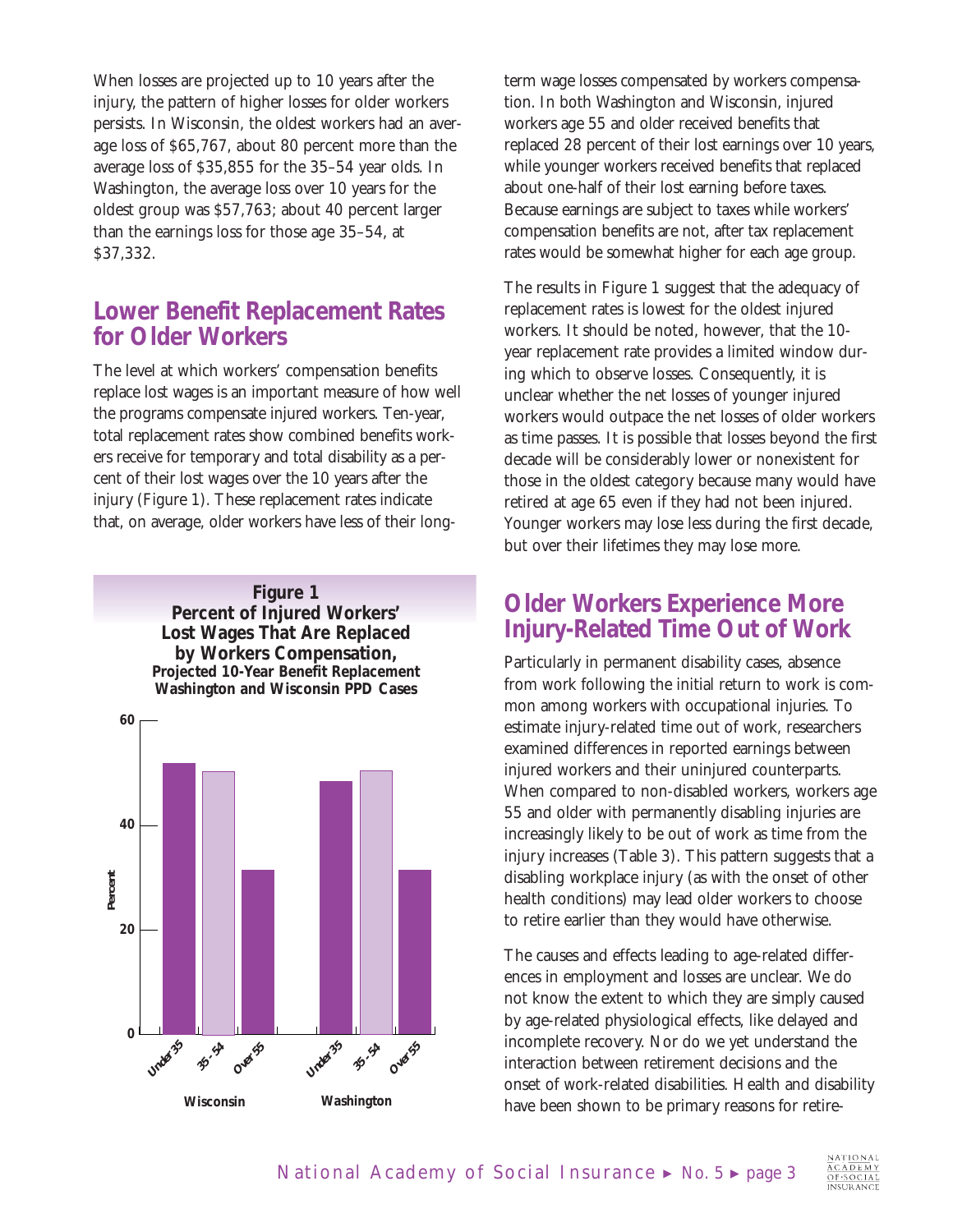#### **Table 3 Injury-Related Nonemployment at Specified Quarters after the Injury, by Age Group Injured Workers Receiving Workers' Compensation For Permanent Partial Disability in Wisconsin and Washington**

|            |                  |    | Injury-Related Nonemployment at Specified<br>Quarters After the Injury (Percent) |    |  |  |
|------------|------------------|----|----------------------------------------------------------------------------------|----|--|--|
| Sample     |                  | 3  | 5                                                                                | 10 |  |  |
| Wisconsin  | Under age 35     | 11 | 10                                                                               | 9  |  |  |
|            | Age 35-54        | 8  | 11                                                                               | 12 |  |  |
|            | Age 55 and older | 12 | 17                                                                               | 27 |  |  |
| Washington | Under age 35     | 13 | 11                                                                               |    |  |  |
|            | Age 35-54        | 12 | 12                                                                               | 10 |  |  |
|            | Age 55 and older | 13 | 15                                                                               | 18 |  |  |

ment, but the extent to which they are driven by occupational factors is unknown.

### **Insights into Broader Effects of Health and Disability**

Our data indicate that workplace injuries and illnesses are important sources of disability throughout the working life but that they are particularly so for older workers. When older workers are injured, they appear to suffer more permanently disabling injuries, and those with permanent disabilities experience more injury-related non-employment. Older workers in these states appear to recover a smaller proportion of their loss earnings from workers' compensation than do younger injured workers, at least during the first decade after injury. This situation raises concerns about the adequacy of the benefits that older injured workers receive.

The number of workers age 55 and older is expected to grow as Baby Boomers enter this age group over the next two decades. This makes it particularly timely to improve our understanding of the economic consequences of workplace injuries for older workers. These analyses will help policymakers understand more about the aging labor force and, beyond that, more about the labor-market impacts of non-workplace health shocks on older workers. Questions about how workers' compensation for older workers interacts with other disability and retirement benefits and health coverage also merit attention as the workforce ages.

### **References**

Burton, Jr., John F. and Emily Spieler. (2001). "Workers' Compensation and Older Workers," *Health and Income Security Brief,* No. 3, National Academy of Social Insurance, Washington, DC, April.

National Council on Compensation Insurance, Inc. (2002). *Annual Statistical Bulletin,* 2002 Edition. Boca Raton, FL.

Biddle, Jeff E., Leslie I. Boden and Robert T. Reville. (2001). "Permanent Partial Disability from Occupational Injuries," in *Ensuring Health and Income Security for an Aging Workforce,* Peter F. Budetti, Richard V. Burkhauser, Janice M. Gregory and H. Allan Hunt (eds.), National Academy of Social Insurance, Washington, DC.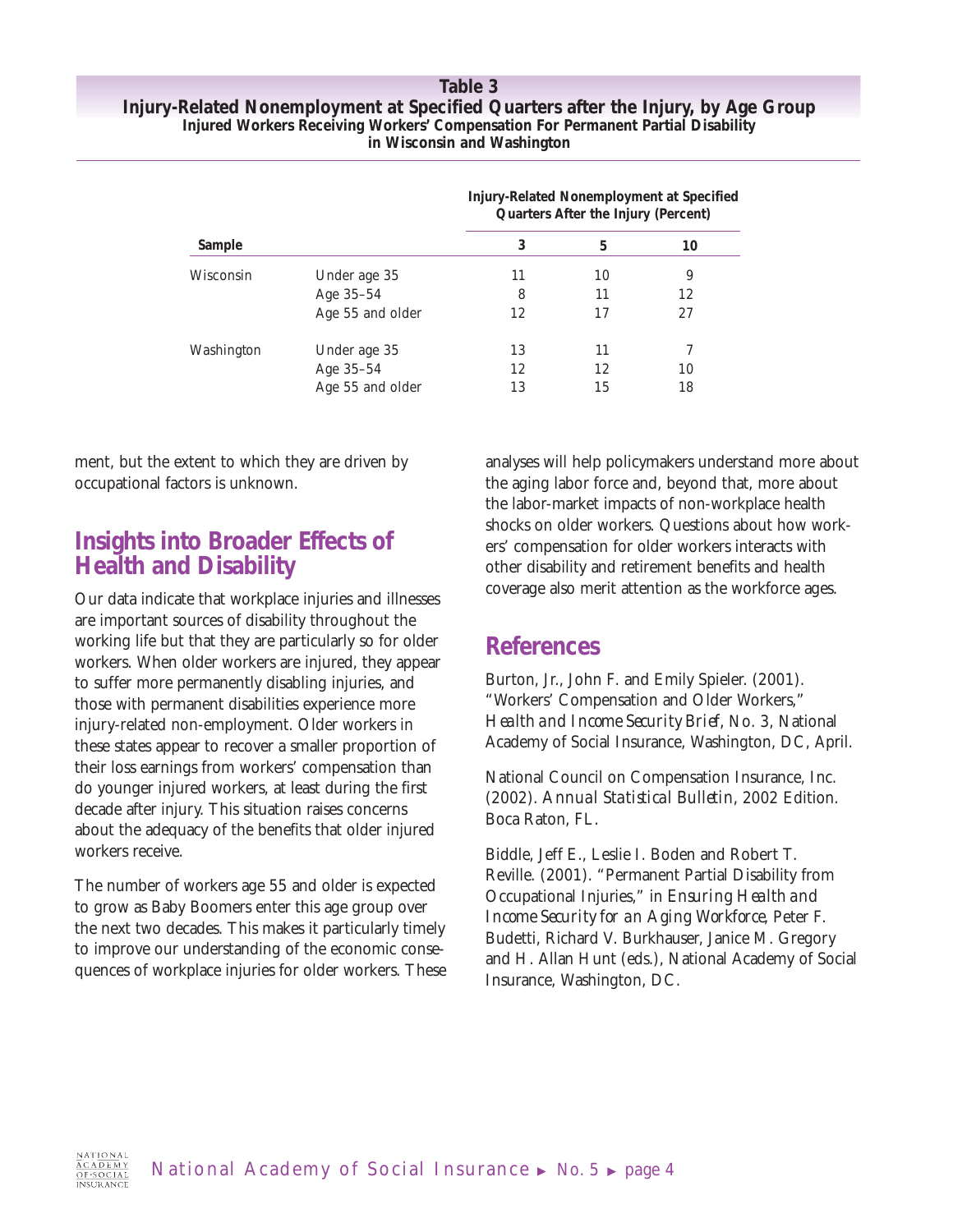# *Also of interest from the National Academy of Social Insurance…*

### *No.6 When Should Medicare Coverage Begin?* by Richard W. Johnson



Lowering the Medicare eligibility age to 62 would result in near universal health care coverage among 62 to 64 year olds. People who purchase individual insurance in the market as well as the uninsured could benefit from Medicare coverage. The change would reduce employer costs for retiree health benefits and lower both retiree and employer costs for COBRA continuation coverage. Lowering the automatic eligibility age to 62 would increase Medicare spending by about \$5.4 billion a year (in 2000 dollars). Net federal

spending would be about \$5.0 billion higher, because Medicare would pick up some costs currently paid by Medicaid. State Medicaid outlays would fall by about \$0.3 billion.

#### *No.7 Increasing the Early Retirement Age Under Social Security: Health, Work, and Financial Resources*

by Michael V. Leonesio, Denton R. Vaughan, and Bernard Wixon

December 2003

Policies that would reduce or eliminate Social Security benefits

for early retirees could have adverse consequences for older workers in poor health. This Brief documents the health and financial status of people aged 62–64 who receive reduced Social Security benefits as retired workers, spouses, and widowed spouses. Although most of these early retirees do not have a serious health condition, almost half report some type of health

problem. About 25 percent are estimated to have health problems that substantially impair their ability to work. When compared to other early retirees, those who have severe health problems have lower lifetime earnings, are more reliant on Social Security benefits, have fewer financial assets, and are less likely to have health insurance. About 12 percent of early retirees are estimated to meet the strict disability criteria for receiving Social Security Disability Insurance (DI) or Supplemental Security Income (SSI). Many of



them do not receive DI because they lack sufficient work histories to qualify. Another larger subgroup does not meet the test of low income and limited financial assets for means-tested SSI disability benefits. About as many 62–64 year olds classified as severely disabled receive early retirement benefits as receive disability benefits from DI or SSI. The evidence suggests that Social Security early retirement benefits serve as a substantial, albeit unofficial, disability program for some early retirees.

### *Other Health and Income Security Briefs…*

*No.1 Ensuring Health and Income Security for an Aging Workforce* by Virginia Reno and June Eichner, December 2000

*No.2 Health Insurance Coverage of People in the Ten Years Before Medicare Eligibility* by Katherine Swartz and Betsey Stevenson, January 2001

*No.3 Worker's Compensation and Older Workers*  by John F. Burton, Jr. and Emily Spieler, April 2001

*No.4 Recent Trends in Retiree Health Benefits and the Role of COBRA Coverage* by Paul Fronstin and Virginia Reno, June 2001